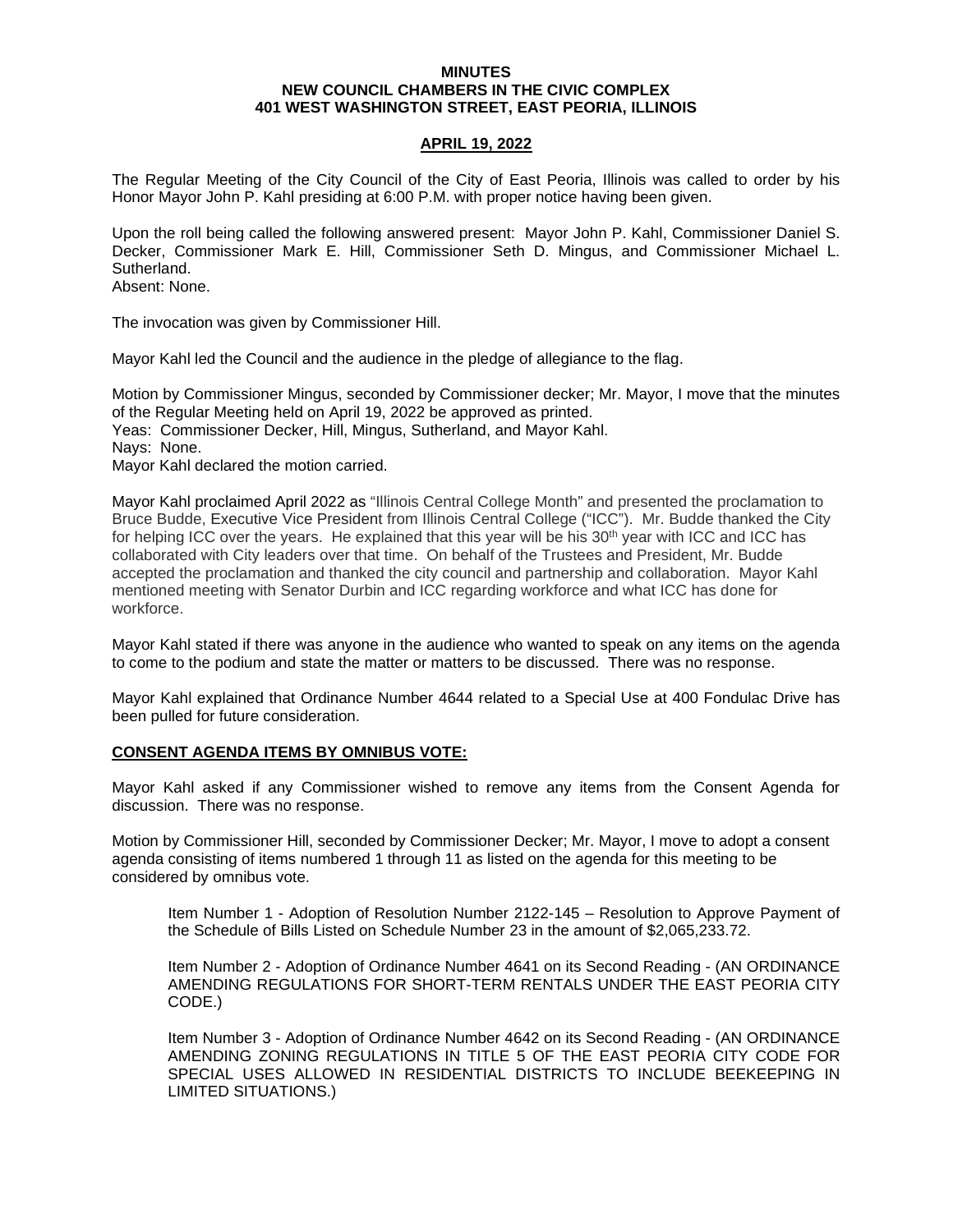Item Number 4 - Adoption of Resolution No. 2122-133 on its Second Reading – Resolution Approving Software Licensing Agreement for the City's Geographical Information System (GIS System).

Item Number 5 - Adoption of Resolution Number 2122-131 on its Second Reading – Resolution approving a Cabinet Ground Lease Agreement with the Emergency Telephone System Board at EastSide Centre.

Item Number 6 - Adoption of Resolution Number 2122-126 on its Second Reading - Resolution Authorizing Fourth Amendment to Lease Agreement with Accelerated Health Systems.

Item Number 7 - Adoption of Resolution Number 2122-128 on its Second Reading - Resolution accepting the Proposal from Cornwell Engineering Group for a Corrosion Control Study within the Valley View Knolls Water System.

Item Number 8 - Adoption of Ordinance Number 4643 on its Second Reading – (AN ORDINANCE AMENDING TITLE 7, CHAPTER 5, SECTION 1.11 OF THE EAST PEORIA CITY CODE TO AMEND THE POLICY OF FORGIVENESS FOR INTERNAL WATER LEAKS.)

Item Number 9 - Adoption of Resolution Number 2122-127 on its Second Reading - Resolution approving a Memorandum of Understanding between the City and International Association of Fire Fighters Local Number 1498 regarding Paramedic Bonus at Time of Hire.

Item Number 10 - Adoption of Resolution Number 2122-129 on its Second Reading - Resolution approving the Purchase of 10 Laptops (8 Laptops for the Fire Department) for the City of East Peoria from SHI.

Item Number 11 - Adoption of Resolution Number 2122-130 on its Second Reading - Resolution approving the New Radio System Upgrade Purchase from Motorola Solutions for the Police Department.

Yeas: Commissioners Decker, Hill, Mingus, Sutherland, and Mayor Kahl. Nays: None. Mayor Kahl declared the motion carried.

Motion by Commissioner Hill, seconded by Commissioner Mingus; Mr. Mayor, I move you that Items numbered 1 through 11 listed on the Consent Agenda be hereby approved and adopted, the items numbered 2 through 11 having been read once by their title and having laid on the table for no less than one week for public inspection be adopted as presented.

Item Number 1 - Adoption of Resolution Number 2122-145 – Resolution to Approve Payment of the Schedule of Bills Listed on Schedule Number 23 in the amount of \$2,065,233.72. (Adopted by omnibus vote)

Item Number 2 - Adoption of Ordinance Number 4641 on its Second Reading - (AN ORDINANCE AMENDING REGULATIONS FOR SHORT-TERM RENTALS UNDER THE EAST PEORIA CITY CODE.) (Adopted by omnibus vote)

Item Number 3 - Adoption of Ordinance Number 4642 on its Second Reading - (AN ORDINANCE AMENDING ZONING REGULATIONS IN TITLE 5 OF THE EAST PEORIA CITY CODE FOR SPECIAL USES ALLOWED IN RESIDENTIAL DISTRICTS TO INCLUDE BEEKEEPING IN LIMITED SITUATIONS.) (Adopted by omnibus vote)

Item Number 4 - Adoption of Resolution No. 2122-133 on its Second Reading – Resolution Approving Software Licensing Agreement for the City's Geographical Information System (GIS System). (Adopted by omnibus vote)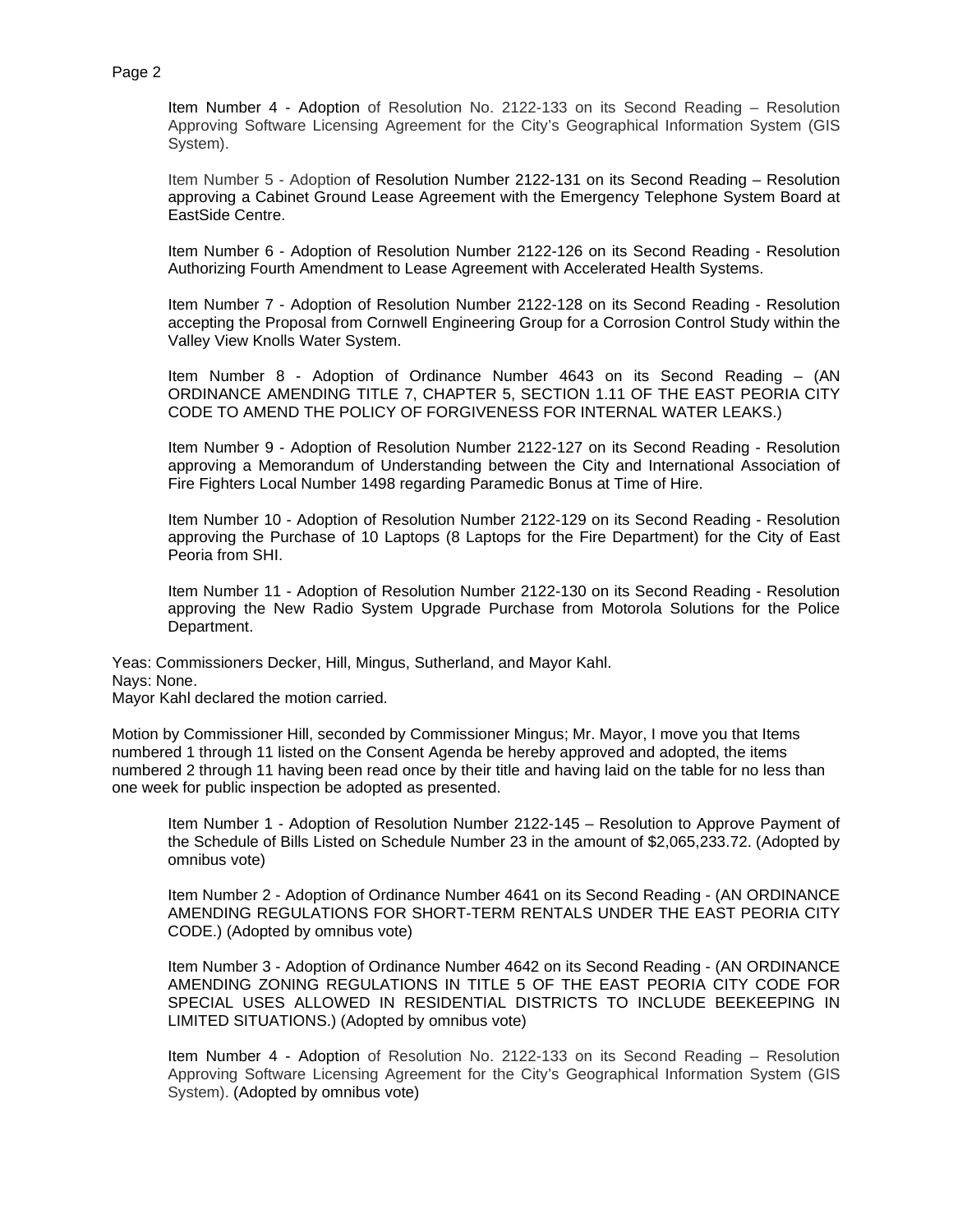Item Number 5 - Adoption of Resolution Number 2122-131 on its Second Reading – Resolution approving a Cabinet Ground Lease Agreement with the Emergency Telephone System Board at EastSide Centre. (Adopted by omnibus vote)

Item Number 6 - Adoption of Resolution Number 2122-126 on its Second Reading - Resolution Authorizing Fourth Amendment to Lease Agreement with Accelerated Health Systems. (Adopted by omnibus vote)

Item Number 7 - Adoption of Resolution Number 2122-128 on its Second Reading - Resolution accepting the Proposal from Cornwell Engineering Group for a Corrosion Control Study within the Valley View Knolls Water System. (Adopted by omnibus vote)

Item Number 8 - Adoption of Ordinance Number 4643 on its Second Reading – (AN ORDINANCE AMENDING TITLE 7, CHAPTER 5, SECTION 1.11 OF THE EAST PEORIA CITY CODE TO AMEND THE POLICY OF FORGIVENESS FOR INTERNAL WATER LEAKS.) (Adopted by omnibus vote)

Item Number 9 - Adoption of Resolution Number 2122-127 on its Second Reading - Resolution approving a Memorandum of Understanding between the City and International Association of Fire Fighters Local Number 1498 regarding Paramedic Bonus at Time of Hire. (Adopted by omnibus vote)

Item Number 10 - Adoption of Resolution Number 2122-129 on its Second Reading - Resolution approving the Purchase of 10 Laptops (8 Laptops for the Fire Department) for the City of East Peoria from SHI. (Adopted by omnibus vote)

Item Number 11 - Adoption of Resolution Number 2122-130 on its Second Reading - Resolution approving the New Radio System Upgrade Purchase from Motorola Solutions for the Police Department. (Adopted by omnibus vote)

Yeas: Commissioners Decker, Hill, Mingus, Sutherland, and Mayor Kahl. Nays: None.

Mayor Kahl declared the motion carried and the items adopted by omnibus vote designation.

Resolution No. 2122-121 by Commissioner Hill, seconded by Commissioner Mingus; BE IT RESOLVED BY THE COUNCIL OF THE CITY OF EAST PEORIA, ILLINOIS that Resolution No. 2122-121 hereto attached, a Resolution Regarding Renewal of Group Term Life Insurance Policy for City Employees, be hereby approved. Mr. Mayor, I move you that this Resolution No. 2122-121 having been read once by its title and having laid on the table for no less than one week for public inspection, be adopted as presented.

Commissioner Hill explained that this resolution is related to the renewal of the group term life insurance policy for the city. The insurance and benefits committee recommended approval. He commented on the benefits offered and the additional negotiations that led to a better proposal at only a 2.6% increase.

Commissioner Decker explain that he will be abstaining from voting from this resolution along with the next six agenda items (Resolution Numbers 2122-121, 2122-125, 2122-132, 2122-135, 2122-137, and 2122-138 and Ordinance Number 4640 due to his employment with the City.

Mayor thanked Health Insurance Committee for their work.

Yeas: Commissioners Hill, Mingus, Sutherland, and Mayor Kahl.

Nays: None.

Abstain: Commissioner Decker.

Mayor Kahl declared the motion carried and Resolution No. 2122-121 be duly adopted as presented.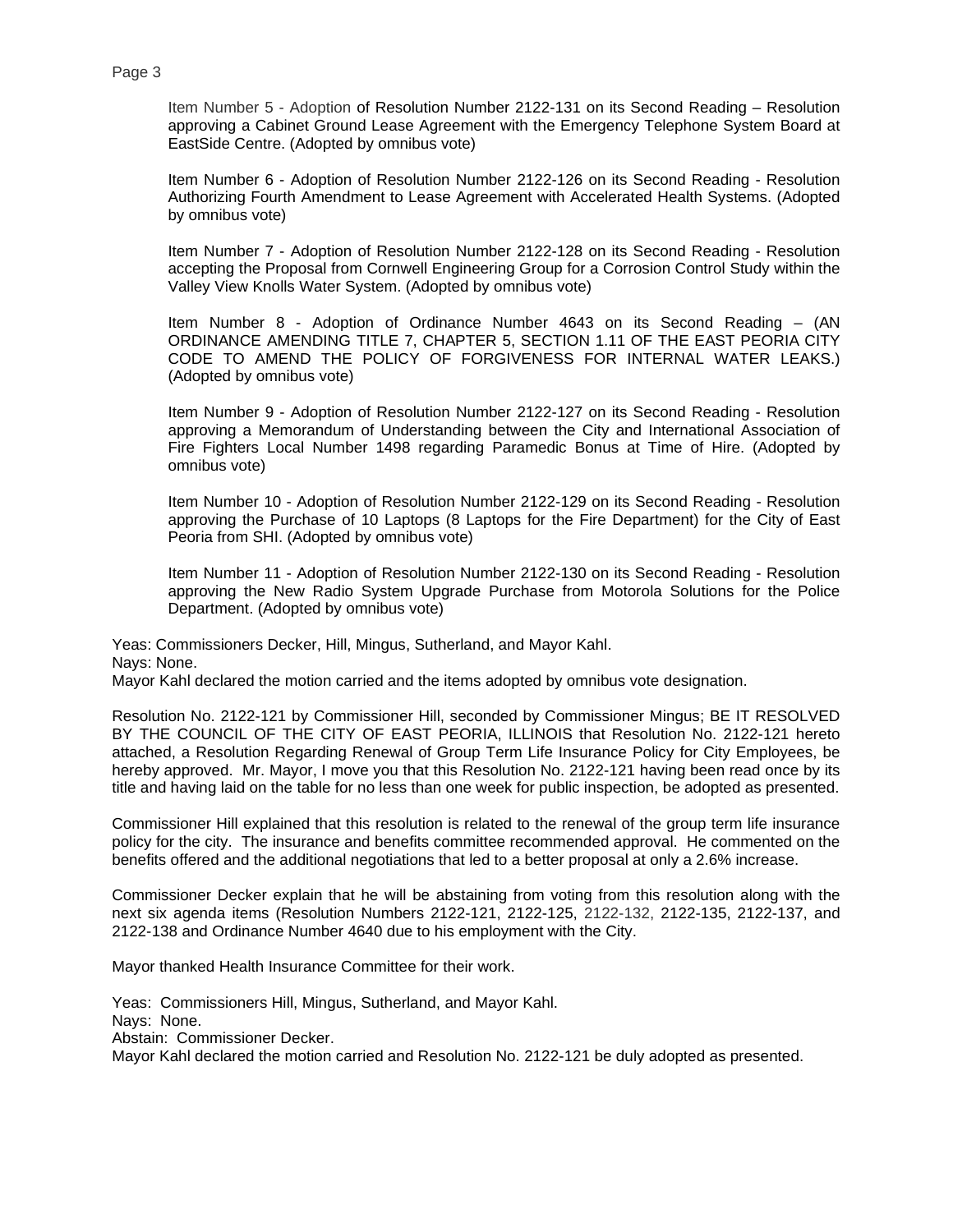Resolution No. 2122-125 by Commissioner Hill, seconded by Commissioner Mingus; BE IT RESOLVED BY THE COUNCIL OF THE CITY OF EAST PEORIA, ILLINOIS that Resolution No. 2122-125 hereto attached, a Resolution Regarding Employee Contribution Rates for the City's Group Health Insurance Plan, be hereby approved. Mr. Mayor, I move you that this Resolution No. 2122-125 having been read once by its title and having laid on the table for no less than one week for public inspection, be adopted as presented.

Commissioner Hill explained that this resolution pertains to the employee contribution rates for the city's group health insurance. He commented on the range of increases from \$4.30 to \$8.84. Increases are shared 50/50 by the employee and the City.

Yeas: Commissioners Hill, Mingus, Sutherland, and Mayor Kahl.

Nays: None.

Abstain: Commissioner Decker.

Mayor Kahl declared the motion carried and Resolution No. 2122-125 be duly adopted as presented.

Resolution No. 2122-132 by Commissioner Hill, seconded by Commissioner Mingus; BE IT RESOLVED BY THE COUNCIL OF THE CITY OF EAST PEORIA, ILLINOIS that Resolution No. 2122-132 hereto attached, a Resolution to approve the salaries, wages, and employee benefits for certain non-union employees of the City of East Peoria for the fiscal year beginning May 1, 2022 and ending on April 30, 2023, be hereby approved. Mr. Mayor, I move you that this Resolution No. 2122-132 having been read once by its title and having laid on the table for no less than one week for public inspection, be adopted as presented.

Commissioner Hill explained that this resolution pertains to a 2.0% general salary increase to wages for employees not covered by collective bargaining contract salary increases. It also incudes a pay plan schedule and FLSA exemption status exhibits.

Yeas: Commissioners Hill, Mingus, Sutherland, and Mayor Kahl.

Nays: None.

Abstain: Commissioner Decker.

Mayor Kahl declared the motion carried and Resolution No. 2122-132 be duly adopted as presented.

Motion by Commissioner Hill, seconded by Commissioner Mingus; Mr. Mayor, I move you that Ordinance No. 4640, hereto attached, (AN ORDINANCE AMENDING THE RETIREMENT PROVISIONS OF THE CITY OF EAST PEORIA PERSONNEL POLICY MANUAL THAT ADDRESS PAYOUTS AT RETIREMENT) having been read once by its title and having been laid on the table for no less than one week for public inspection, be adopted as presented.

Commissioner Hill explained this resolution is related to the payouts for employees at retirement. This is codifying/clarifying this practice that has been going on for some time.

Yeas: Commissioners Hill, Mingus, Sutherland, and Mayor Kahl. Nays: None Abstain: Commissioner Decker.

Mayor Kahl declared the motion carried and Ordinance No. 4640 be adopted as presented.

Resolution No. 2122-135 by Commissioner Hill, seconded by Commissioner Sutherland; BE IT RESOLVED BY THE COUNCIL OF THE CITY OF EAST PEORIA, ILLINOIS that Resolution No. 2122- 135 hereto attached, a Resolution Approving Contract with Optimum Health Solutions for Assisting with the Employee Wellness Program, be hereby approved. Mr. Mayor, I move you that this Resolution No. 2122-135 having been read once by its title and having laid on the table for no less than one week for public inspection, be adopted as presented.

Commissioner Hill explained that this resolution pertains to a contract for assistance with the City's wellness program that includes health screenings offered to employees.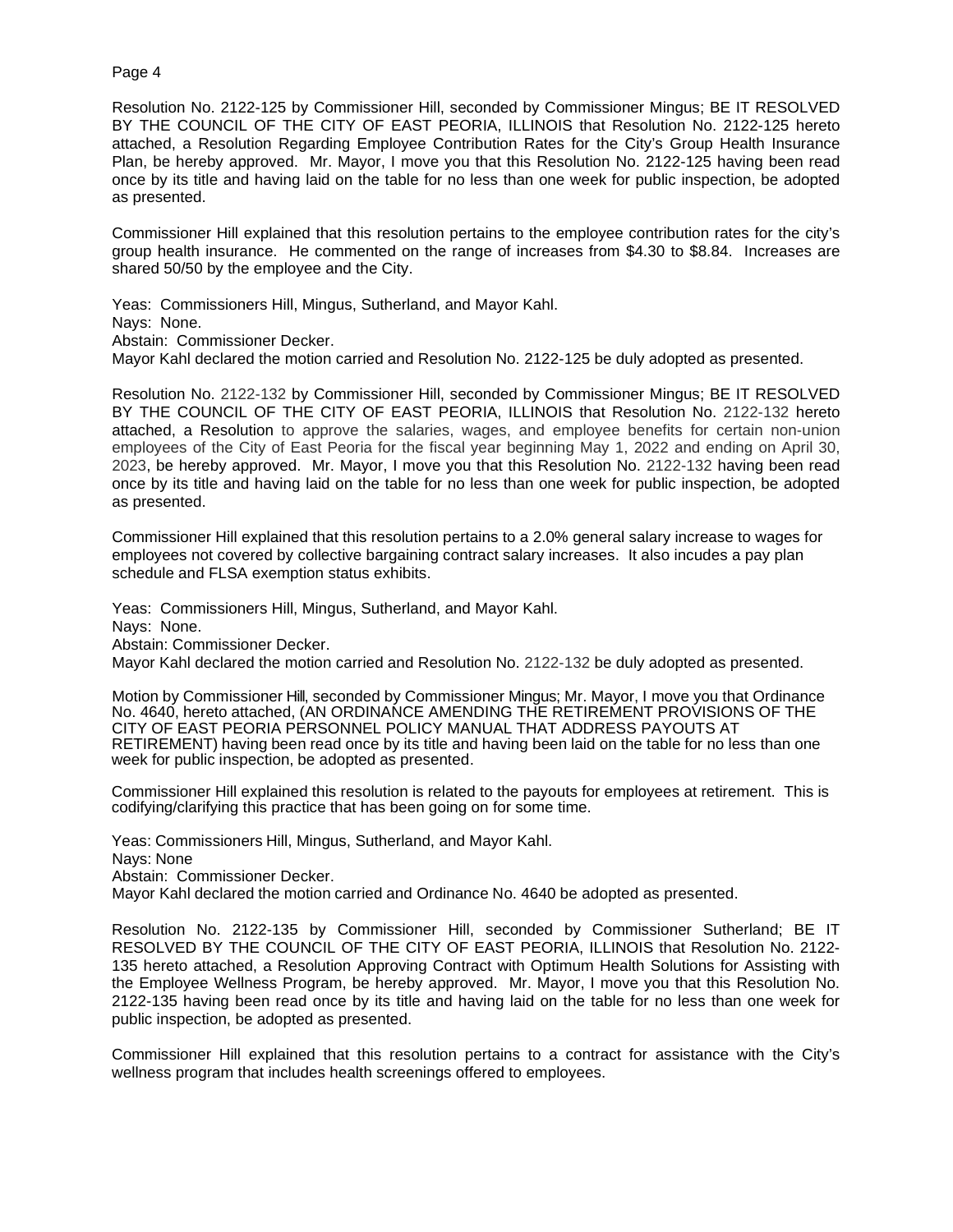Yeas: Commissioners Hill, Mingus, Sutherland, and Mayor Kahl. Nays: None. Abstain: Commissioner Decker. Mayor Kahl declared the motion carried and Resolution No. 2122-135 be duly adopted as presented.

Resolution No. 2122-137 by Commissioner Hill, seconded by Commissioner Mingus; BE IT RESOLVED BY THE COUNCIL OF THE CITY OF EAST PEORIA, ILLINOIS that Resolution No. 2122-137 hereto attached, a Resolution Regarding Revisions to the City's Group Health Insurance Plan, be hereby approved. Mr. Mayor, I move you that this Resolution No. 2122-137 having been read once by its title and having laid on the table for no less than one week for public inspection, be adopted as presented.

Commissioner Hill explained that this resolution pertains to changes to the City's Group Health Insurance Plan, and the changes establish a "Center of Excellence" arrangement with BJC-Centers of Excellence for the treatment of complex medical conditions when no local providers exist for treating such complex medical conditions. The BJC-Centers of Excellence can also provide second medical opinions for complex or specialized conditions. The BJC-Centers of Excellence are in the St. Louis region. Members of the plan can make use of the service and save money.

Yeas: Commissioners Hill, Mingus, Sutherland, and Mayor Kahl. Nays: None. Abstain: Commissioner Decker. Mayor Kahl declared the motion carried and Resolution No. 2122-137 be duly adopted as presented.

Resolution No. 2122-138 by Commissioner Hill, seconded by Commissioner Sutherland; BE IT RESOLVED BY THE COUNCIL OF THE CITY OF EAST PEORIA, ILLINOIS that Resolution No. 2122- 138 hereto attached, a Resolution Regarding Reinsurance Carrier for the City's Group Health Insurance Plan for the 2022-2023 Plan Year, be hereby approved. Mr. Mayor, I move you that this Resolution No. 2122-138 having been read once by its title and having laid on the table for no less than one week for public inspection, be adopted as presented.

Commissioner Hill explained that the resolution pertains to the renewal of the reinsurance contract with Reunion Health Services Inc. for the upcoming Plan year. The City has contracted with Reunion Health Services for the last couple of years, and Reunion Health Services has again provided the most competitive and viable rates for the upcoming fiscal year. The Committee is also recommending that the specific deductible remain at \$110,000 for the upcoming new plan year, finding this deductible level to be the most cost effective for the City's Plan. The reinsurance rates quoted by Reunion Health Services will be an increase of 6.0% from the current rates for individual specific coverage for the new Plan year starting on May 1, 2022, while the rate for aggregate coverage is unchanged, resulting in an over increase of 5.7% for this reinsurance coverage for the City's Group Health Care Plan.

Yeas: Commissioners Hill, Mingus, Sutherland, and Mayor Kahl.

Nays: None.

Abstain: Commissioner Decker.

Mayor Kahl declared the motion carried and Resolution No. 2122-138 be duly adopted as presented.

Motion by Commissioner Hill, seconded by Commissioner Decker; Mr. Mayor, I move you that Ordinance No. 4647 hereto attached, (AN ORDINANCE AUTHORIZING A SPECIAL USE FOR PROPERTY LOCATED AT 3009 MEADOW AVENUE IN THE CITY OF EAST PEORIA, TAZEWELL COUNTY, ILLINOIS) be accepted on its first reading as read by its title, and be laid on the table for no less than one week for public inspection.

Commissioner Hill explained that the Ordinance pertains to a Special Use to allow for placement and construction of an accessory structure on the Property at a location that is past the front plane of the main residential structure and has a different façade than the residential structure is hereby approved. The property is unique in shape, and there are no neighbors on the Pleasant Hill side of the street. The Zoning Board of Appeals recommended 6-0 for approval.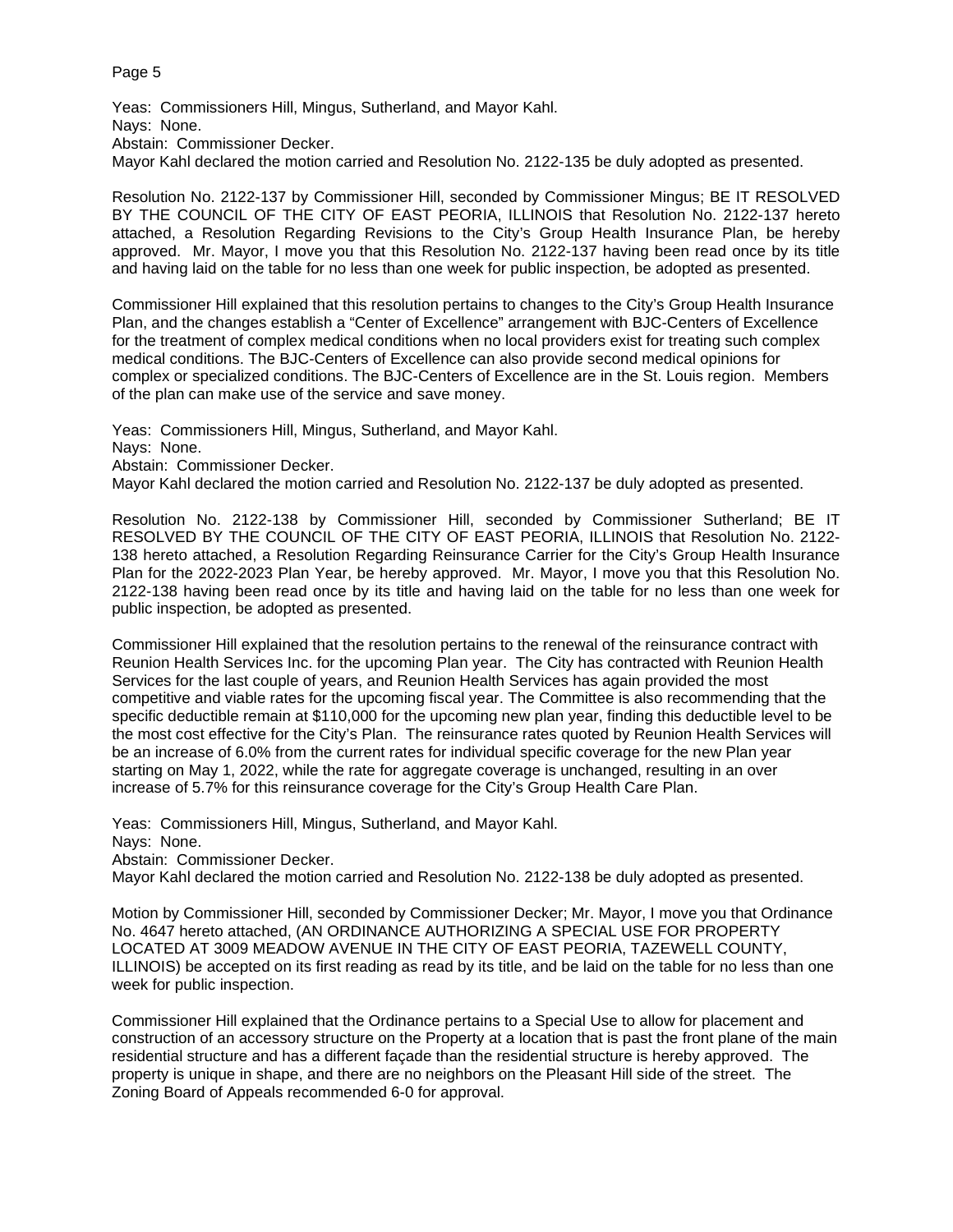Yeas: Commissioners Decker, Hill, Mingus, Sutherland, and Mayor Kahl. Nays: None. Mayor Kahl declared the motion carried.

Resolution No. 2122-143 by Commissioner Hill, seconded by Commissioner Mingus; BE IT RESOLVED BY THE COUNCIL OF THE CITY OF EAST PEORIA, ILLINOIS that Resolution No. 2122-143, hereto attached, a Resolution Approving Service Agreement with TWM, INC. for Assistance with the City's Geographical Information System (GIS System), be approved. Mr. Mayor, I move you that this Resolution No. 2122-143 be accepted on its first reading as read by its title, and be laid on the table for no less than one week for public inspection.

Commissioner Hill explained that the City's GIS Officer will be unavailable for the next several months, and this agreement will allow for services and maintenance to be done on the GIS software when and if needed. Commissioner Sutherland commented on the agreement and the GIS Officer being unavailable. Mayor Kahl commented on the schedule of fees for the services.

Yeas: Commissioners Decker, Hill, Mingus, Sutherland, and Mayor Kahl. Nays: None. Mayor Kahl declared the motion carried.

Motion by Commissioner Hill, seconded by Commissioner Decker; Mr. Mayor, I move you that Ordinance No. 4645 hereto attached, (AN ORDINANCE PROVIDING FOR THE SALE OF EXCESS CITY PROPERTY AT 307 ELMWOOD STREET IN THE CITY OF EAST PEORIA) be accepted on its first reading as read by its title, and be laid on the table for no less than one week for public inspection.

Commissioner Hill commented on the sale of the property. He stated that the city has no use for the property, and this sales gets the property back on the tax rolls, bringing the property back to a productive use for the neighborhood. He explained that the City received a full price offer of \$5,500 and the purchaser is also paying \$500 for closing costs.

Commissioner Sutherland requested that the property for sale signs indicate that the property is being sold by the City. He explained that other parties may not know about the sale of the property if there are no signs indicating that it is for sale.

Yeas: Commissioners Decker, Hill, Mingus, Sutherland, and Mayor Kahl. Nays: None. Mayor Kahl declared the motion carried.

Motion by Commissioner Hill, seconded by Commissioner Mingus; Mr. Mayor, I move you that Ordinance No. 4646 hereto attached, (AN ORDINANCE PROVIDING FOR THE SALE OF EXCESS CITY PROPERTY AT 112 KENNEDY COURT IN THE CITY OF EAST PEORIA) be accepted on its first reading as read by its title, and be laid on the table for no less than one week for public inspection.

Commissioner Hill commented on the sale of the property. This property received an offer of \$13,000 which is above the 80% minimum required (appraised value of \$16,000). This property has a home and a detached garage on it. The latter being built within the past decade and in decent condition. The purchaser will also pay \$500 in closing costs.

Yeas: Commissioners Decker, Hill, Mingus, Sutherland, and Mayor Kahl. Nays: None. Mayor Kahl declared the motion carried.

Motion by Commissioner Hill, seconded by Commissioner Mingus; Mr. Mayor, I move you that Ordinance No. 4648 hereto attached, (AN ORDINANCE PROVIDING FOR THE VACATION OF A PORTION OF CHESTNUT DRIVE RIGHT-OF-WAY) be accepted on its first reading as read by its title, and be laid on the table for no less than one week for public inspection.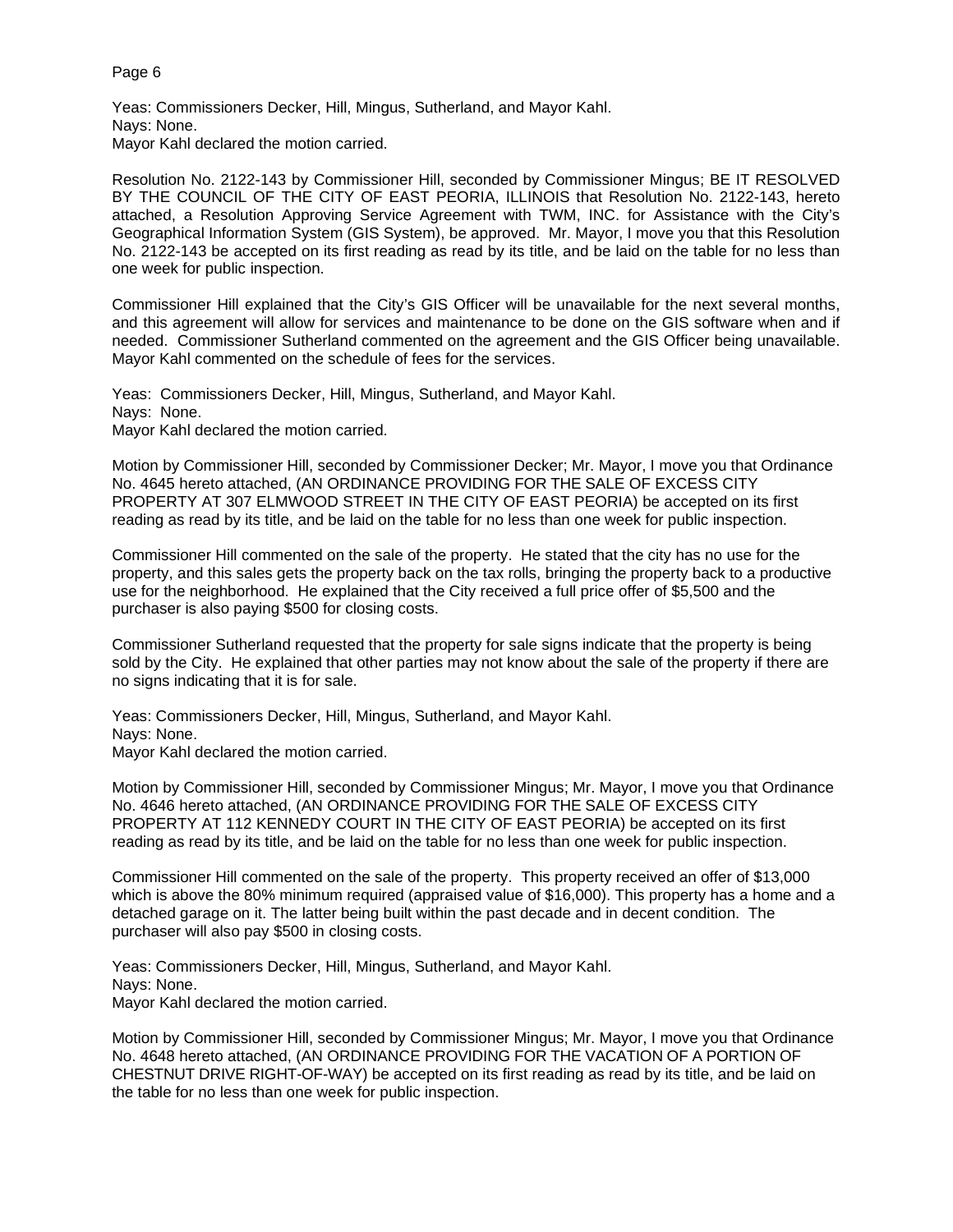Commissioner Hill explained that this ordinance and the next two are for access to a property on Chestnut Drive. Back in January, the City Council approved the Special Use to allow an events center for property located 125 Chestnut. Since then, the property owner has acquired property for a new driveway access to Cimmeron Drive and engage an engineering firm to prepare vacation and dedication plats to rework the right-of-way to facilitate the closure of Chestnut at their property as per the Special Use. Access from Chestnut to this property will be removed. Arrowhead Lane will be vacated with half going to the neighboring property owner and Mr. and Mrs. Overcash. The property will now be accessed off of Cimmeron Drive, and it will get a Cimmeron Drive address. There is property that will be given to the city at the end of the road for a turn around on Chestnut Drive.

Commissioner Sutherland inquired as to whether the City will be taking on the road responsibilities. The road off Cimmeron Drive to access the property will be private and not the responsibility of the City.

Commissioner Mingus commented on flags being placed on the property already.

Commissioner Decker commented on this being a long process and parties voicing their concerns in a professional manner. Mayor Kahl commented on the project being first class and Mr. and Mrs. Overcash addressing concerns of the neighbors.

Yeas: Commissioners Decker, Hill, Mingus, Sutherland, and Mayor Kahl. Nays: None. Mayor Kahl declared the motion carried.

Motion by Commissioner Hill, seconded by Commissioner Decker; Mr. Mayor, I move you that Ordinance No. 4649 hereto attached, (AN ORDINANCE PROVIDING FOR THE VACATION OF A PORTION OF ARROWHEAD LANE RIGHT-OF-WAY) be accepted on its first reading as read by its title, and be laid on the table for no less than one week for public inspection.

Commissioner Hill commented on the vacation of a portion of Arrowhead Lane Right-of-Way.

Yeas: Commissioners Decker, Hill, Mingus, Sutherland, and Mayor Kahl. Nays: None. Mayor Kahl declared the motion carried.

Motion by Commissioner Hill, seconded by Commissioner Mingus; Mr. Mayor, I move you that Ordinance No. 4650 hereto attached, (AN ORDINANCE PROVIDING FOR ACCEPTANCE OF RIGHT-OF-WAY DEDICATION FOR ADDITION TO CITY RIGHT-OF-WAY FOR CHESTNUT DRIVE) be accepted on its first reading as read by its title, and be laid on the table for no less than one week for public inspection.

Commissioner Hill commented on this ordinance being for the dedication for Right-of-Way for an adequate turnaround on the roadway.

Yeas: Commissioners Decker, Hill, Mingus, Sutherland, and Mayor Kahl. Nays: None. Mayor Kahl declared the motion carried.

Resolution No. 2122-141 by Commissioner Hill; RESOLUTION AUTHORIZING CITY ATTORNEY'S OFFICE TO INTERVENE IN CASE BEFORE THE ILLINOIS PROPERTY TAX APPEAL BOARD (HOA HOTELS LLC)

WHEREAS, HOA Hotels LLC, the owner of Parcel No. 01-01-32-209-001 (the "Property"), has filed a complaint with the Tazewell County Board of Review (the "Board of Review") for the purpose of challenging the assessed value assigned to the Property for tax year 2021 and

WHEREAS, the City of East Peoria ("City") has objected to the change in assessed value; and WHEREAS, the Board of Review has affirmed the assessment originally assigned to the Property; and

WHEREAS, the owner of the Property has appealed the decision of the Board of Review to the Illinois Property Tax Appeal Board ("PTAB"); and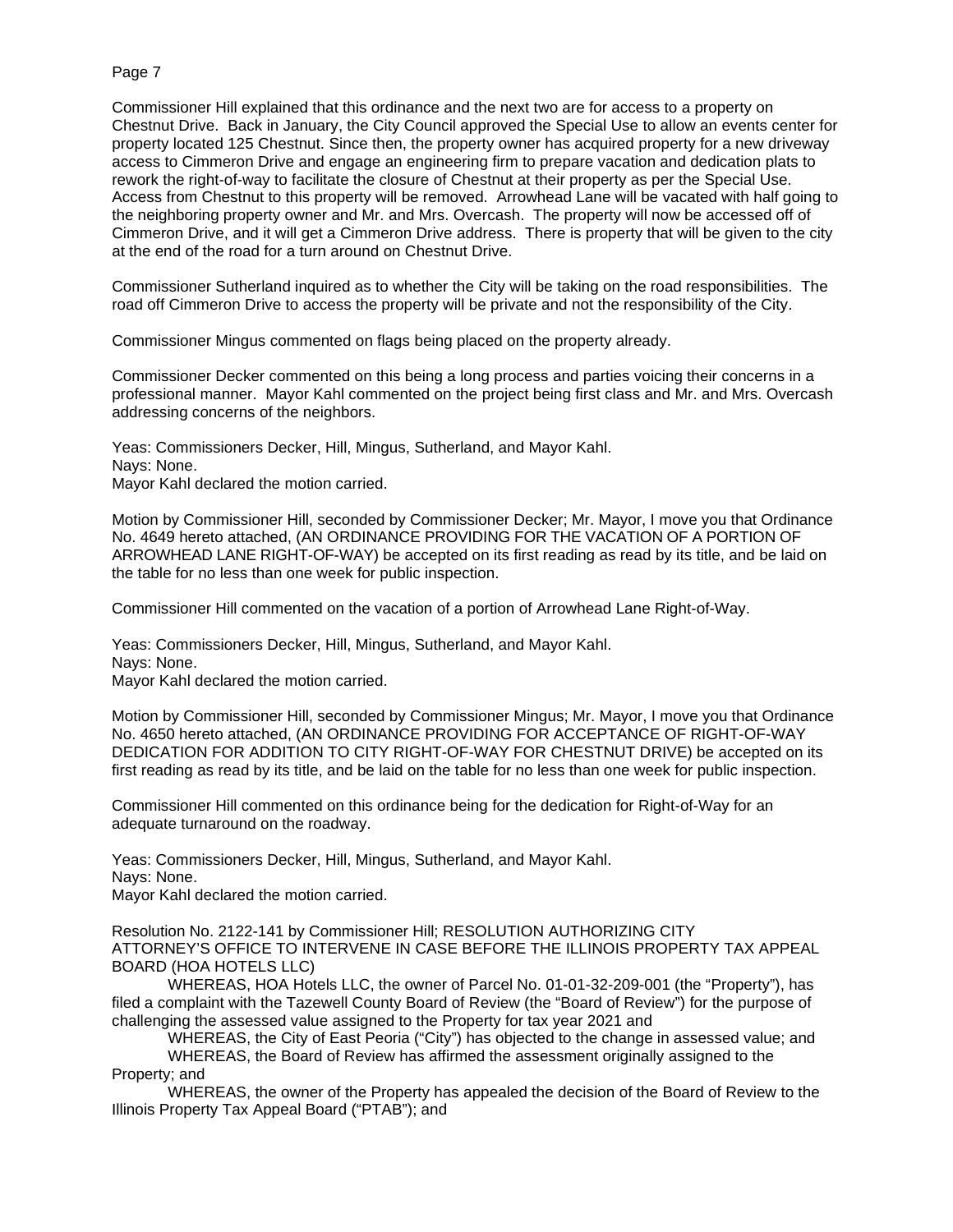WHEREAS, it is in the best interests of the City to intervene in the proceedings currently pending before PTAB;

NOW, THEREFORE, BE IT RESOLVED BY THE COUNCIL OF THE CITY OF EAST PEORIA, TAZEWELL COUNTY, ILLINOIS, THAT the Attorney for the City is hereby authorized and directed to obtain an appraisal for the Property and petition for leave to intervene in the proceeding involving the assessment of the Property, which proceeding is identified as Docket No. 2021-05511 currently pending before the Illinois Property Tax Appeal Board.

Motion by Commissioner Hill, seconded by Commissioner Decker; Mr. Mayor, I move that Resolution No. 2122-141 be adopted as presented.

Commissioner Hill explained that HOA Hotels is appealing their property taxes. This is the Holiday Inn and Suites in the City. This resolution is required for the City Attorney to intervene on behalf of the City.

Yeas: Commissioners Decker, Hill, Mingus, Sutherland, and Mayor Kahl.

Nays: None.

Mayor Kahl declared the motion carried and Resolution No. 2122-141 be duly adopted as presented.

Resolution No. 2122-142 by Commissioner Hill; RESOLUTION AUTHORIZING CITY ATTORNEY'S OFFICE TO INTERVENE IN CASE BEFORE THE ILLINOIS PROPERTY TAX APPEAL BOARD (KROGER LIMITED PARTNERSHIP I)

WHEREAS, Kroger Limited Partnership I, the owner of Parcel No. 01-01-32-414-008 (the "Property"), has filed a complaint with the Tazewell County Board of Review (the "Board of Review") for the purpose of challenging the assessed value assigned to the Property for tax year 2021; and

WHEREAS, the City of East Peoria ("City") has objected to the change in assessed value; and

WHEREAS, the Board of Review has affirmed the assessment originally assigned to the Property; and

WHEREAS, the owner of the Property has appealed the decision of the Board of Review to the Illinois Property Tax Appeal Board ("PTAB"); and

WHEREAS, it is in the best interests of the City to intervene in the proceedings currently pending before PTAB;

NOW, THEREFORE, BE IT RESOLVED BY THE COUNCIL OF THE CITY OF EAST PEORIA, TAZEWELL COUNTY, ILLINOIS, THAT the Attorney for the City is hereby authorized and directed to obtain an appraisal for the Property and petition for leave to intervene in the proceeding involving the assessment of the Property, which proceeding is identified as Docket No. 2021-05509 currently pending before the Illinois Property Tax Appeal Board.

Motion by Commissioner Hill, seconded by Commissioner Decker; Mr. Mayor, I move that Resolution No. 2122-142 be adopted as presented.

Commissioner Hill explained that KROGER LIMITED PARTNERSHIP I is appealing their property taxes. This is the Kroger store in the City. This resolution is required for the City Attorney to intervene on behalf of the City.

Commissioner Decker commented on the appeal and explained that the City has assisted Kroger with the properties surrounding the Kroger. He believes that this is a self-inflicted decrease in property value when the properties were removed and the property not kept up or anything done with the property. Commissioner Sutherland explained that he does not shop at the Kroger in East Peoria due to the size and cleanliness. Mayor Kahl explained that he echoes those concerns of Commissioner Decker. He explained that he is disappointed with Kroger and East Peoria residents having to shop outside of the City. He supports this resolution whole-heartedly. Commissioner Hill explained that he wants to keep Kroger in East Peoria.

Yeas: Commissioners Decker, Hill, Mingus, Sutherland, and Mayor Kahl. Nays: None.

Mayor Kahl declared the motion carried and Resolution No. 2122-142 be duly adopted as presented.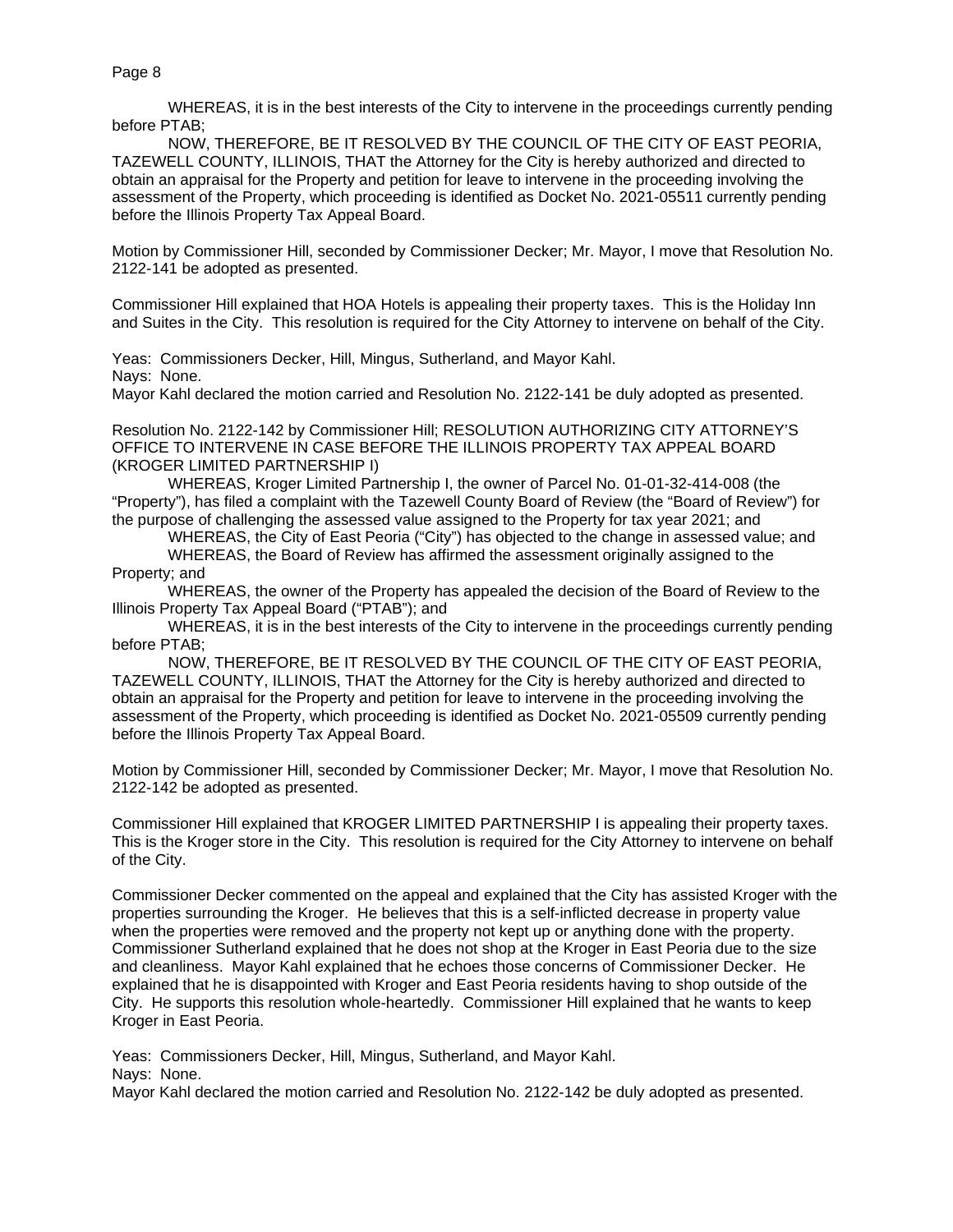Resolution No. 2122-146 by Commissioner Hill, seconded by Commissioner Decker; BE IT RESOLVED BY THE COUNCIL OF THE CITY OF EAST PEORIA, ILLINOIS that Resolution No. 2122-146, hereto attached, a Resolution approving the purchase of Twenty New Jet Ports for the East Port Marina from Sport Port, be approved. Mr. Mayor, I move you that this Resolution No. 2122-146 be accepted on its first reading as read by its title, and be laid on the table for no less than one week for public inspection.

Commissioner Hill commented on the total price being \$34,500. He explained that there were high winds that added to the wear and tear on these jet ports necessitating the replacement of the Jet Ports.

Mayor Kahl explained that there have been several changes in the last 30-60 days at the Marina. Fees have increased this year and people who belong to the pool or rent slips have been notified. These monies will go back into the Marina for its improvement. These Jet Ports were budgeted and were in the capital plan for replacement. There are positive changes occurring at the Marina and people will see the changes in the future.

Yeas: Commissioners Decker, Hill, Mingus, Sutherland, and Mayor Kahl. Nays: None. Mayor Kahl declared the motion carried.

Resolution No. 2122-139 by Commissioner Decker, seconded by Commissioner Mingus; BE IT RESOLVED BY THE COUNCIL OF THE CITY OF EAST PEORIA, ILLINOIS that Resolution No. 2122- 139, hereto attached, a Resolution approving the purchase of a New Dump Truck for the Street Department from Henderson Products, Inc., be approved. Mr. Mayor, I move you that this Resolution No. 2122-139 be accepted on its first reading as read by its title, and be laid on the table for no less than one week for public inspection.

Commissioner Decker commented explained that this resolution is for the replacement of an older dump truck. This replacement is greatly needed. Mayor Kahl explained that this purchase was discussed last year and is now moving forward.

Yeas: Commissioners Decker, Hill, Mingus, Sutherland, and Mayor Kahl. Nays: None. Mayor Kahl declared the motion carried.

Resolution No. 2122-140 by Commissioner Decker, seconded by Commissioner Mingus; BE IT RESOLVED BY THE COUNCIL OF THE CITY OF EAST PEORIA, ILLINOIS that Resolution No. 2122- 140, hereto attached, a Resolution approving the purchase of a new TYMCO Model 500x Regenerative Air Street Sweeper for the Street Department from TYMCO, INC, be approved. Mr. Mayor, I move you that this Resolution No. 2122-140 be accepted on its first reading as read by its title, and be laid on the table for no less than one week for public inspection.

Commissioner Decker commented the purchase of the street sweeper back when he began his first term on the City Council. The street sweeper receives a lot of wear and tear, and street sweepers are only supposed to last six to eight years. The current street sweeper is over ten years old. This is purchase is also part of the capital plan.

Yeas: Commissioners Decker, Hill, Mingus, Sutherland, and Mayor Kahl. Nays: None. Mayor Kahl declared the motion carried.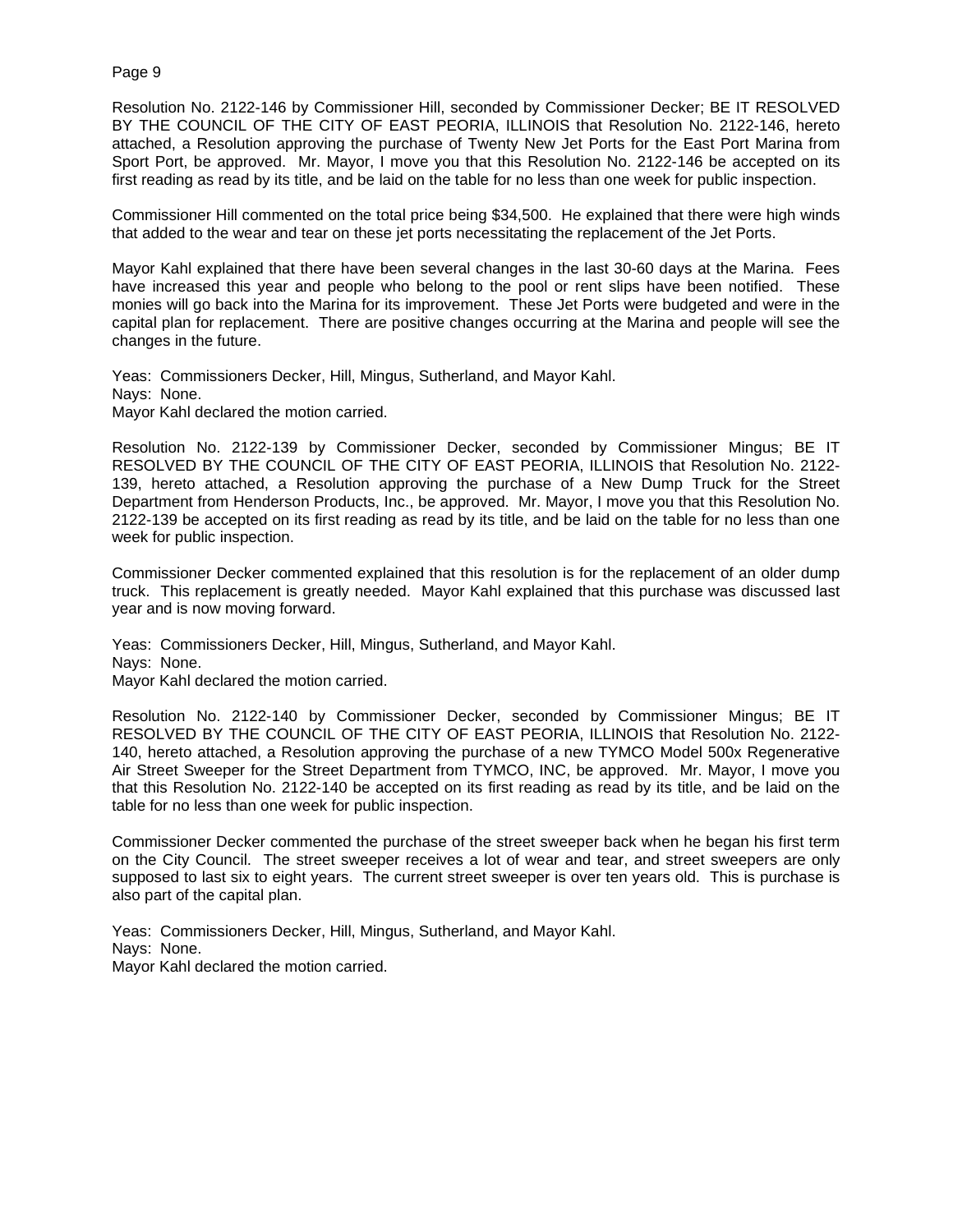Resolution No. 2122-144 by Commissioner Mingus; BE IT RESOLVED BY THE COUNCIL OF THE CITY OF EAST PEORIA, ILLINOIS, THAT the reappointments by Mayor John P. Kahl of the following individuals to various boards and commissions of the City of East Peoria be hereby approved:

| East Peoria Zoning Board of Appeals    |                                     |
|----------------------------------------|-------------------------------------|
| Michael Bruner, Member                 | Term: May 1, 2022 to April 30, 2027 |
| East Peoria Planning Commission        |                                     |
| Richard Cridlebaugh, Member            | Term: May 1, 2022 to April 30, 2025 |
| Corby Gorman, Member                   | Term: May 1, 2022 to April 30, 2025 |
| East Peoria Fire and Police Commission |                                     |
| Mike Johnson, Member                   | Term: May 1, 2022 to April 30, 2025 |
| East Peoria Mass Transit District      |                                     |
| Lori Giebelhausen, Member              | Term: May 1, 2022 to April 30, 2027 |
| <u>East Peoria Housing Authority</u>   |                                     |
| David Riber, Member                    | Term: May 1, 2022 to April 30, 2027 |

AND THAT THIS RESOLUTION NO. 2122-144 BE ADOPTED AS PRESENTED.

Motion by Commissioner Mingus, seconded by Commissioner Hill; Mr. Mayor, I move that Resolution No. 2122-144 be adopted as presented.

Commissioner Mingus explained that this is an annual item that is normally done at this time of year. Mayor Kahl thanked the members of the City Boards and Commissions for serving. Most are volunteer positions and do a lot of work. He commented on long serving member, Dick Cridlebaugh, who has served under eight Mayors.

Yeas: Commissioners Hill, Mingus, Sutherland, and Mayor Kahl. Nays: None. Abstain: Commissioner Decker. Mayor Kahl declared the motion carried and Resolution No. 2122-144 be duly adopted as presented.

Mayor Kahl stated if there was anyone in the audience who wanted to speak on any items not on the agenda to come to the podium state the matter or matters to be discussed. There was no response.

Mayor Kahl then asked for comments from Council.

Commissioner Hill explained that Clean Sweep is coming up on May 7 from 8:30 am to noon. That same day the Flower Sale is also scheduled from 9:00 am until they sell out. The Flower Sale it is open to City of East Peoria residents. The Farmers Market is about a month away, and Commissioner Hill is still taking vendors for the Farmers Market. Please reach out to him or go to the City of East Peoria website to obtain information on how to become a vendor.

Commissioner Sutherland explained that everyone should watch the videos regarding the Water and Sewer as they are very helpful. He implored individuals not to flush any flushable wipes down the sewer or toilets. The flushable wipes cause more havoc than any other thing now in the sewer system. He also asked that everyone ensure that their downspouts and others are disconnected from the sewer. There is work to be completed on Highview Road along with the Road patching. He asked residents to buy a secondary meter if filling or watering outside that does not go down the sewer so that individuals do not get charged for the sewer charge. He commented on the weather impacting Public Works projects for the worse. The building being built in front of the Festival Buildings has slowed down as have other jobs due to the weather. Next projects that he would like are East Oakwood and Avondale, Lilac, Kerfoot, Euclid, and others.